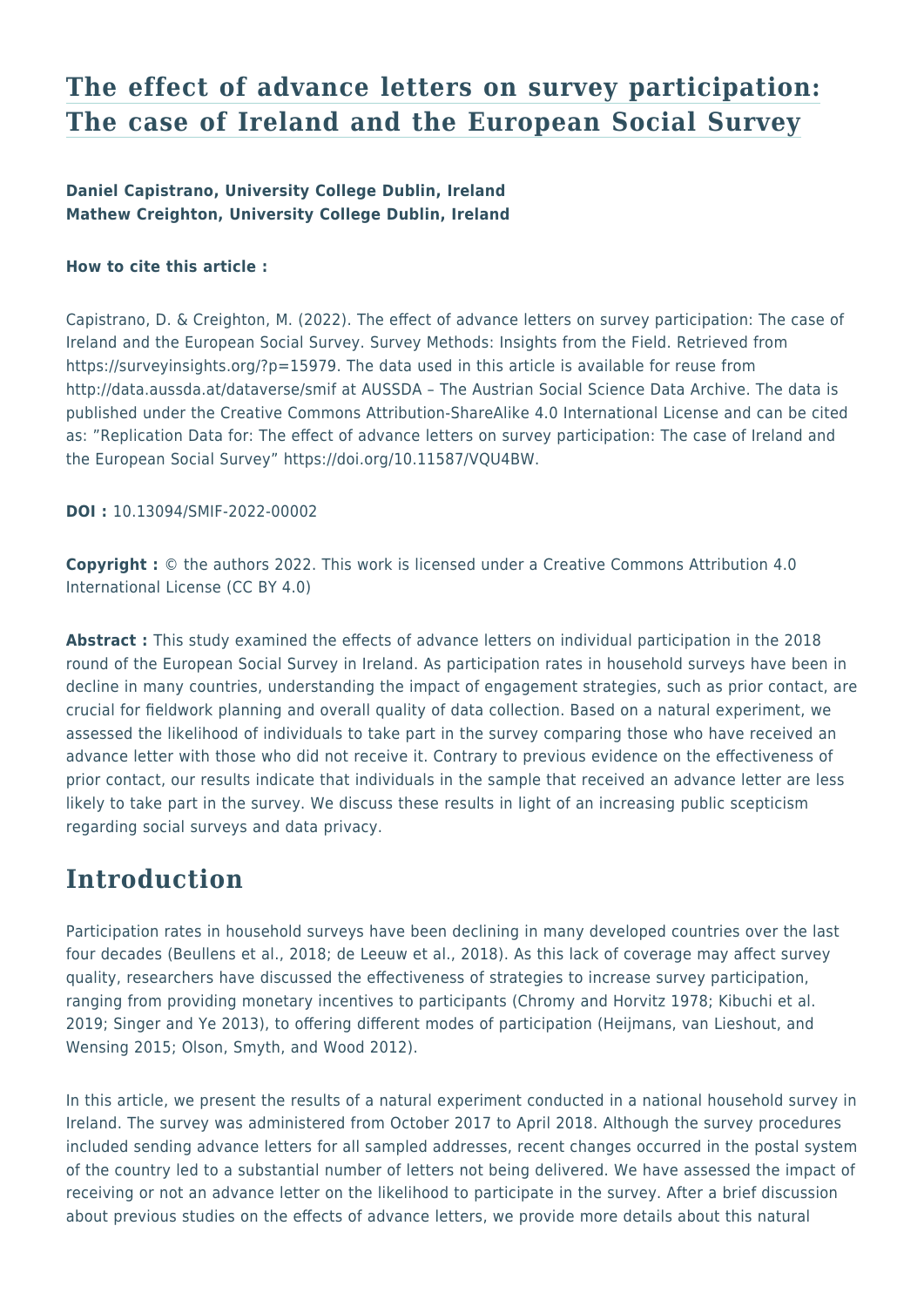experiment occurred in Ireland and discuss the impact on survey participation assessed by this investigation.

### **The Effects of Advance Letters**

For household surveys in which the address is known in advance, one common strategy is to send an advance letter introducing the study and requesting cooperation. Many studies investigating the effects of this strategy have shown a positive effect of advanced letters on cooperation (Dillman et al., 1976; de Leeuw et al., 2018; Stoop et al., 2010; Traugott et al., 1987) as well as on the cost effectiveness (Link & Mokdad, 2005; Schell et al., 2018). Experimental evidence from Schell et al. (2018), for instance, indicates that despite the effects not being significant for participation rates, advance letters reduce call attempts and costs per group.

However, the scope of this evidence is almost entirely focused on telephone or mail surveys (de Leeuw et al., 2007; Goldstein & Jennings, 2002) and these studies are generally located in the United States. In a recently published review of the available experimental evidence, Vogl et al. (2019, p. 89) concur that there is a knowledge gap in relation to the impact across different modes with "little published research examining the effect of advance letters on the outcomes in face-to-face studies".

An indication of the impact of advance letters on face-to-face surveys comes from an experiment carried out in the United Kingdom. Lynn et al. (1998) tested three different types of advance letter in a national household survey and found that only one type (simple informal letter) had a statistically significant impact over cooperation compared to not sending any letter. This conclusion highlights the importance of the format and content of those letters (Brunner and Carroll, 1969; Luiten, 2011).

Based on the examination of a panel study, Vogl et al. (2019) also provide indication that advance letters may increase participation rates with a higher impact on contact and cooperation at the screening phase of the study. "there is a clear tendency toward a positive impact of advance letters on response rates". Despite the scarce evidence in relation to face-to-face surveys, Dillman et al. (2014, p. 421) suggest that prior notification can help to improve response rates across different modes, as they help to "build trust that the survey is legitimate, and help communicate that the results may be beneficial to individuals or groups with whom they identify in a positive way". Similarly, Vogl et al. (2019, p. 92) argue that "in faceto-face interviews, the cost for interviewers and contacting a potential respondent is much higher and therefore it seems reasonable to assume that advance mailing would be even more cost-effective". In a different direction, it is also reasonable to suspect that prior notification may discourage participation. In a context of increasing survey fatigue, receiving an advance letter can anticipate refusal due to the impersonal nature of this first contact. In this sense, we could expect a more positive effect of an unexpected visit from an interviewer compared to the negative effect of a "surprise" telephone call in telephone surveys, as suggested by Dillman et al. (1976).

### **The ESS in Ireland and Advance Letters**

The survey analysed in this paper was part of the administration of the Round 9 of the European Social Survey (ESS) in Ireland. The ESS is a cross-national survey conducted every two-years in more than twenty European countries since 2002. It aims to collect data on public attitudes, values and perceptions related to various topics such as religion, politics, migration, and well-being. The ESS adopts a rigorous method of data collection and survey design. All participating countries are required to follow standard procedures that apply to all stages of the survey administration. Among them, countries need to follow strict probability sampling methods to select participants among the resident population aged 15 and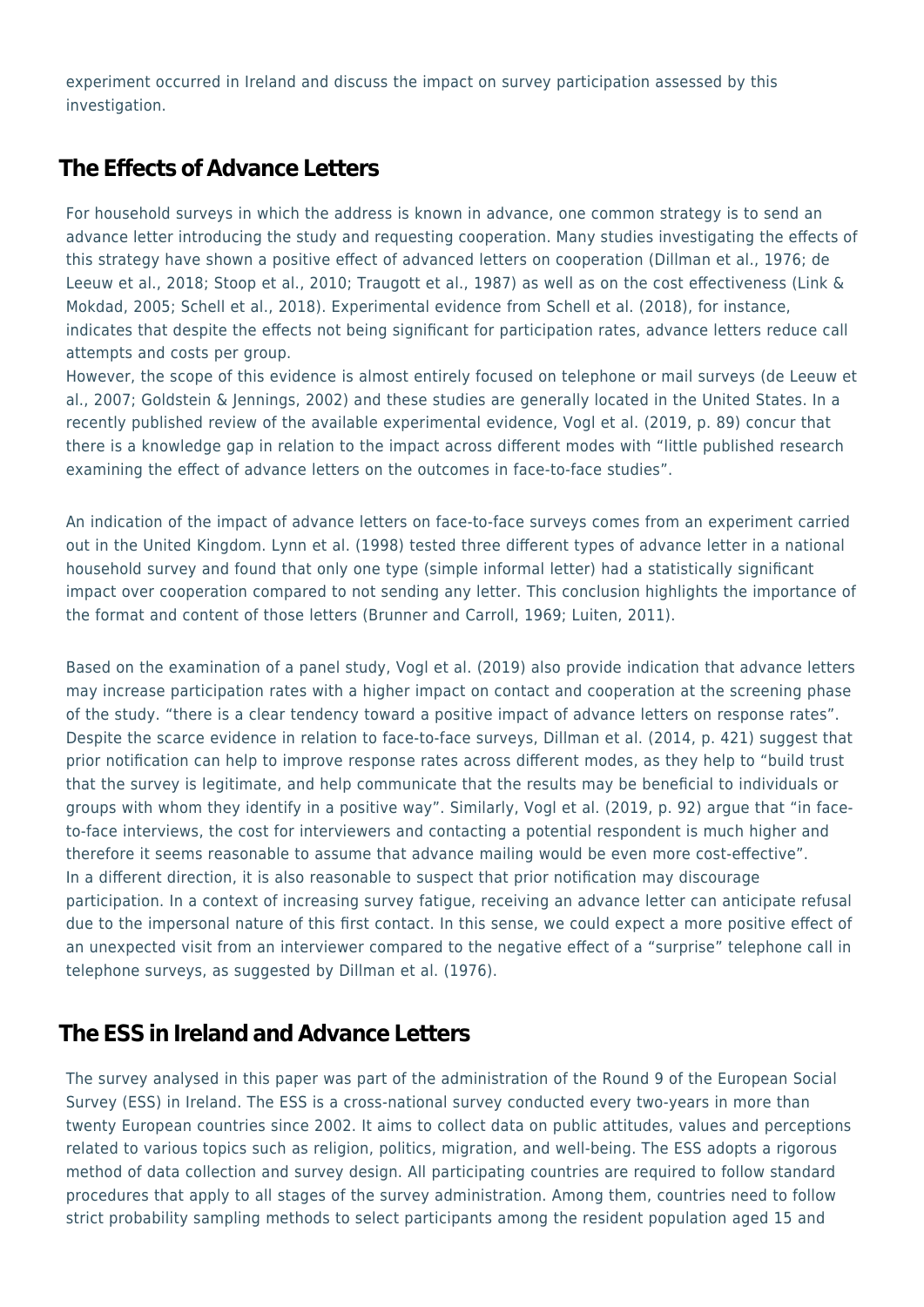over (European Social Survey 2018).

A practice across ESS countries is to provide prior information about the survey using advance letters posted to addresses selected in the sample (Beullens et al., 2018). In 2018, Ireland had a distinctive context in relation to their postal services. Ireland was the last country among the Organisation for Economic Co-operation and Development (OECD) members to implement a national post code system, introducing it in 2015. Up until then, as a substantial portion of the addresses were not unique, the Irish national postal service (An Post) has relied primarily on a mechanised process for national sorting combined with local knowledge from its' delivery employees (Ferguson 2016). The new national post code (Eircode) was launched in July 2015, but it was not fully implemented in 2018 and faced concerns on two fronts. First, residents were unaccustomed to using the Eircode. Second, some An Post employees saw the Eircode system as benefiting competition and did not use them. As discussed by Berger, Keenan and Miscione (2015, p. 2), An Post employees were concerned that "…a postcode might be more useful to rival courier and delivery companies without both the sophisticated equipment and local knowledge, than An Post itself"

The European Social Survey requires the delivery of advance letters to selected households or participants. As the Irish sample was selected from the full register of the Eircode postal system, these letters were sent to householders using only the Eircode and omitted additional identifying information. The fieldwork team identified which letters were returned as a result of "insufficient address", which would only occur when the Eircode was not in use by An Post at the local office. Returned letters did not restrict interviewers who succeeded in locating all sampled addresses via the use of GIS. Although the capital city had more coverage of the Eircode, the failure to deliver these letters were not restricted to a specific region of the country, we have investigated whether selected residents who did not receive the advance letters were less likely to take part in the survey.

### **The letter: Content and format**

In relation to the content and format of the letter, the ESS provides to participating countries templates of the text to be sent out to selected addresses. The Irish coordinator team has adapted this template after discussion within the coordinator team and suggestions from experienced interviewers. One of the most recurrent suggestions was to emphasise the academic aspect of the research.

In addition, these interviewers recommended to increase the size of the logo from the academic institution responsible for the survey as it is a recognised academic institution in the country and its' prestige would support interviewers in their work engaging participants. Previous evidence also indicates the positive impact of using a university letterhead (Brunner & Carroll, 1969). The letter also mentioned the gift incentive for participation (10 EUR). These changes in the content and format of the advance letter were all expected to instigate interest and increase the likelihood of cooperation. A copy of the advance letter used in the survey can be found in the Appendix A of this paper.

As a requirement for the administration of the ESS in Round 9, a leaflet with information on data privacy was also sent with the advance letter. This leaflet provided details on how the data would be used exclusively for academic purpose and the participants rights according to the European Union General Data Protection Regulation (GDPR).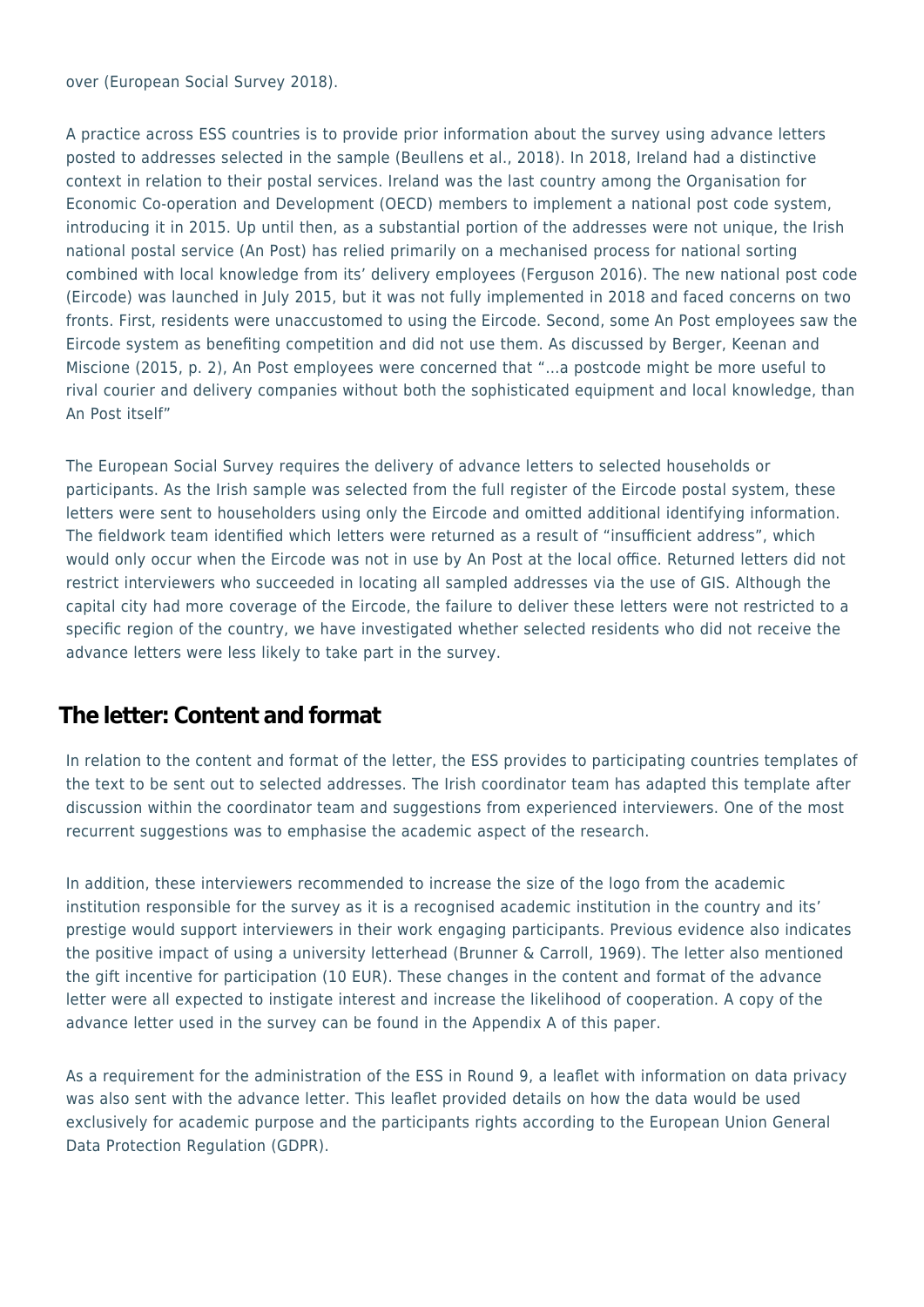### **Research Questions**

Considering the presence of undelivered advance letters, the Irish ESS National Coordinators saw an opportunity to consider two research questions. First, given that the cost of administering advance letters is non-trivial, what is the impact of not receiving an advance letter over the likelihood of cooperating with the survey? Notwithstanding the evidence supporting a positive impact of advance letters, are there contexts in which the outcome would limit their utility? For reasons outlined above, the extent to which postal delivery was successful is sensitive to the link between the way in which households (and by extension individuals) were identified. In the Irish case, the use of an Eircode offered a clear population from which to draw the sample, but was imperfectly integrated into the postal service (i.e., An Post). The result is a context in which the receipt of an advance letter is, in some cases, plausibly limited for reasons other than individual and household characteristics.

Second, is there evidence that, in some contexts, advance letters can reduce participation? In a context increasingly subject to concerns over survey participation and privacy, the advance letter could present an opportunity to reflect and increase reluctance to engage upon follow up. In the absence of an advance letter, the initial contact would be relatively faster in terms of converting to a scheduled interview. Distinct from the infeasibility (or limited feasibility) concern addressed in our first question, we find variation in the receipt of advance letters for reasons outside of the household's control to be useful in considering if an initial direct contact has positive outcomes in terms of completed interviews.

### **Data and methods**

In total, 3,768 households were selected to take part in the survey. This sample resulted from a multistage cluster sample with the first stage consisting of a Probability Proportional to Size (PPS) selection of 628 geographical clusters and the second stage refers to a random selection of six Eircodes within each cluster. At the final stage, one resident of each address aged 15 or older was selected following the criteria of the last birthday.

In our sample, we have kept only the sample units in which the interviewer succeeded in contacting one person at the selected household. Consequently, we have removed all invalid addresses (e.g. derelict, vacant, commercial) as well as those cases in which interviewers could not contact the respondent after at least four visits over the period of two weeks. Those sample units were not considered in this analysis as the information regarding the household that was essential for our analysis was not collected among all those addresses. This resulted in a final sample of 3,047 cases in which either the interview was conducted, or the householder refused to take part in the survey.

Among these cases, 405 (13%) advance letters were not delivered and returned by the postal service alleging "insufficient address". There is no evidence on whether all the remaining letters were received or, if received, if they were read by the potential respondents. However, as the standard procedure in the first visit to the household, interviewers were expected to refer to the advance letter and no interviewers reported issues on participants having not received the letter.

As part of the survey administration, interviewers were required to fill out a contact form for each sample unit detailing each of their visits to the household as well as providing some information regarding the household, the vicinity and, in the case of refusals, the gender and apparent age of the person who refused to participate.

Based on this information, we have conducted a multivariate analysis to predict the effect of having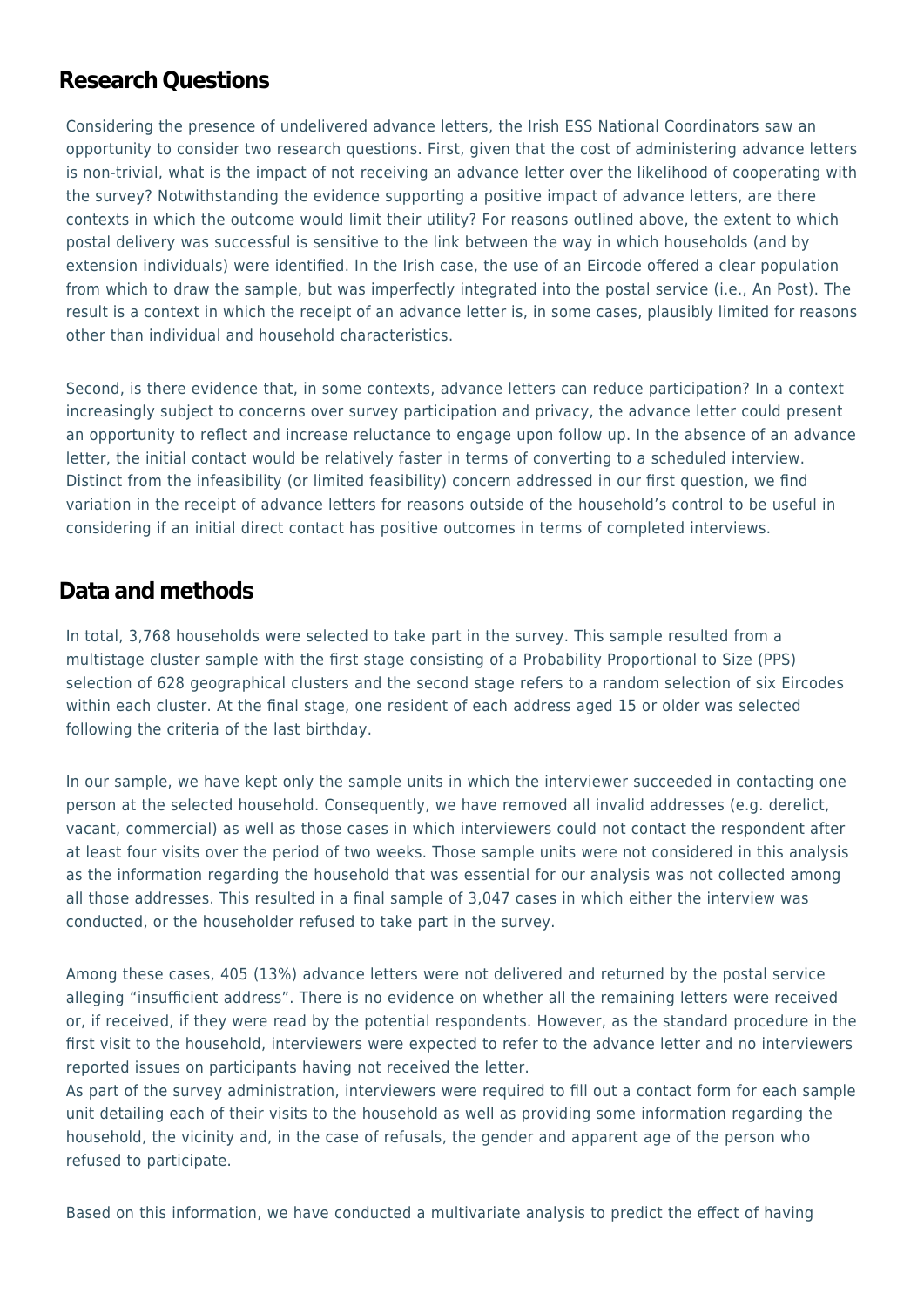received an advance letter on the likelihood to cooperate and complete an interview in the survey. The main outcome is a binary variable on having a completed interview or having refused to participate. The main independent variable is also binary assuming the values of 1 for those sample units in which the advance letter was not returned (treatment) for which we assume the letter was received and 0 for sample units in which the letter was returned on the grounds of "insufficient address" (control). The covariates are described below:

#### **Social variables**

Household condition: This is a subjective assessment from the interviewer regarding the overall physical condition of the selected household. The response categories were "Very bad (1), Bad (2), Satisfactory (3), Good (4), Very good (5)". During the training sessions for interviewers, pictures with different households were shown to provide parameters for this assessment. The interviewer's manual also contained descriptions of these categories. We expect this to be a proxy for socio-economic status of the householder, which has shown to be a relevant factor for survey cooperation with higher SES associated with higher cooperation rates (Goyder, Warriner, and Miller 2002). In Table 1, the proportions are presented within aggregated categories for convenience. However, for the analysis, the variable was used as a 5-point scale with higher values denoting better household conditions.

Vicinity condition: This is another subjective assessment from the interviewer regarding the amount of litter and rubbish in the immediate vicinity. The response categories were "Very large amount (1), Large amount (2), Small amount (3), None or almost none (4) ". We have used this variable as a proxy for vicinity infrastructure which is also related to socio-economic status. In the analysis, the variable was used in its original format as a 4-point scale with higher values meaning lower amount of litter and rubish.

Access: This variable indicates if there is an entry phone system and/or a locked gate or door before reaching the sampled household's door. As highlighted by Tourangeau (2004), societal shifts such as increasing concerns about safety have led to changes in the configuration of access to households, rising of gated communities for instance, that resulted in more challenges to survey organisations and response rates.

#### **Geo-demographic variables**

Population density: Previous studies have found lower cooperation rates in densely populated areas (Couper and Groves 1996). To control for this, we have included the variable on population density that was used to select the sample. The variable represents the population density of the sampled address cluster based on the 2016 Census. In Table 1, the variable was dichotomised into "Low" and "Medium/High" using a cutoff point based on the proportion of the population living in rural (low) and urban (medium/high) areas according to the Central Statistics Office.

Region: We expect that households located in more urbanised regions such as Dublin, South-West and South-East will be likely to have a higher refusal rate as, in addition to be densely populated, residents may also be more likely to suffer from respondent fatigue caused by frequent requests for participation in surveys. In Table 1, we provide descriptive statistics for Dublin and other regions aggregated. However, we controlled the regional effect by using the categorical variable with the eight NUTS 3 regions of Ireland (Border, West, Mid-west, South-East, South-West, Dublin, Mid-East, and Midlands).

The Table 1 below shows the incidence of letters that were not returned (received) and completed interviews (as opposed to refusal) according to the observed variables of the household used as covariates in the analysis. The variable "region" denotes the eight NUTS3 regions in Ireland. For the sake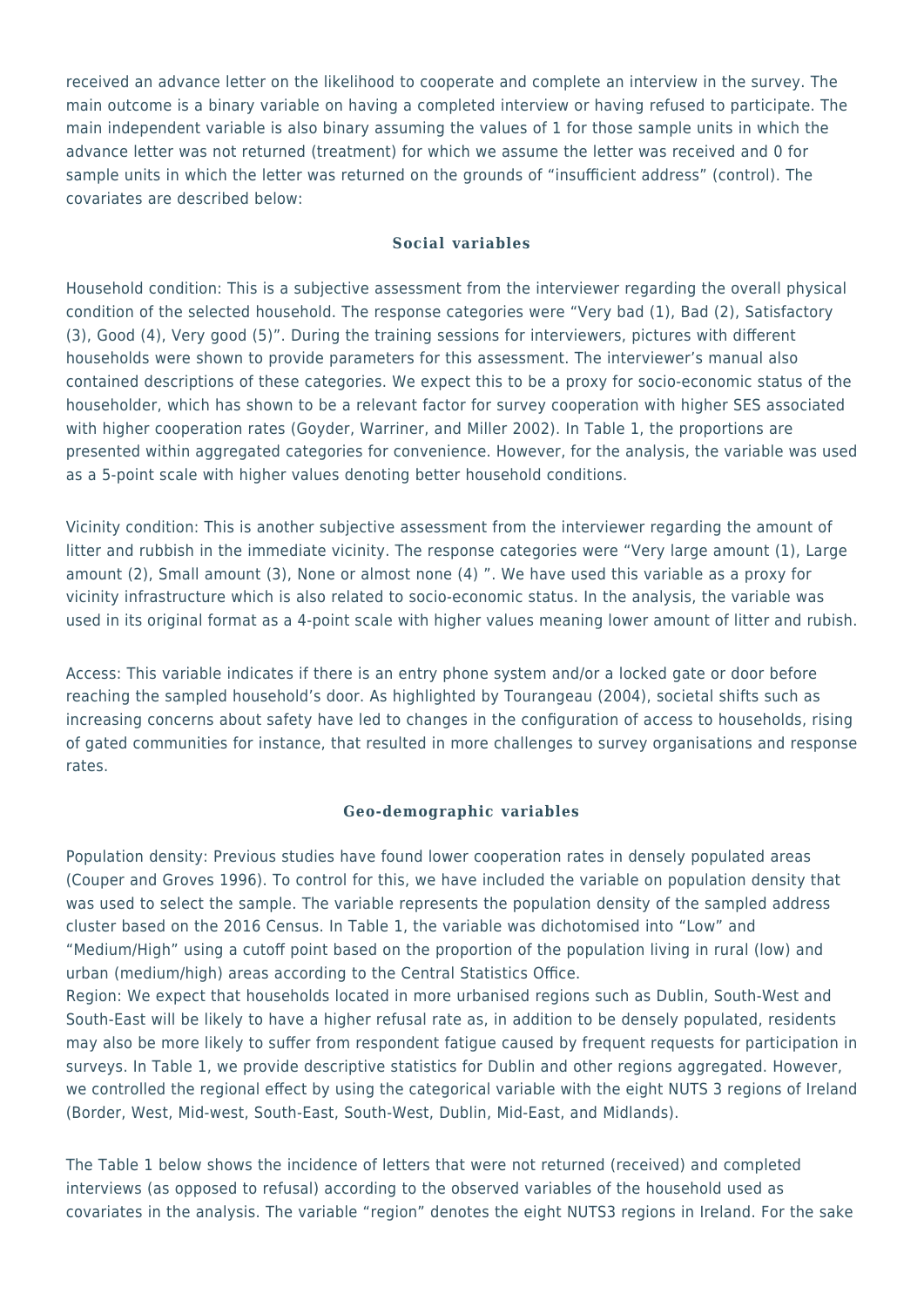of clarity, seven regions were grouped into one in Table 1, but the original format was used for all analyses.

| <b>Variable</b>     | Category         | Letter received (n) | Completed<br>interview (n) |  |
|---------------------|------------------|---------------------|----------------------------|--|
| Household condition | Very bad + bad   | 88% (46)            | 62% (33)                   |  |
|                     | Satisfactory     | 86% (272)           | 68% (215)                  |  |
|                     | Very good + good | 87% (2344)          | 74% (1991)                 |  |
| Vicinity condition  | No litter        | 87% (2298)          | 73% (1925)                 |  |
|                     | Some litter      | 88% (365)           | 75% (314)                  |  |
| Access              | Free access      | 86% (2218)          | 74% (1900)                 |  |
|                     | Phone/Gate       | 89% (445)           | 68% (339)                  |  |
| Population density  | Low              | 68% (600)           | 79% (703)                  |  |
|                     | Medium/High      | 94% (2063)          | 70% (1536)                 |  |
| Region              | Dublin           | 99% (813)           | 63% (517)                  |  |
|                     | Other regions    | 82% (1849)          | 77% (1722)                 |  |
|                     | Total            | 87% (2663)          | 73% (2239)                 |  |

Table 1. Percentage of advance letters received and completed interviews according to different covariates

In relation to completed interviews, the Table 1 suggests a higher response rate for households in better conditions, with free access to the address (as opposed to gated) and within vicinities with some litter (as opposed to no litter). In addition, response rates are higher in areas with lower population density and outside Dublin.

As also shown in Table 1, the proxy variables for socio-economic conditions of the household suggest a balanced distribution of received letters across socio-economic characteristics, all around the total proportion of 87%. However, the variables derived of population density and region indicate that households in more densely populated areas and Dublin were disproportionately more likely to receive the advance letters (94% and 99%, respectively) compared to those in less densely populated areas (68%) and in other regions (82%). A further analysis shows that the population density is significantly higher for addresses that received the letter,  $t(1,118) = -23$ ,  $p < 0.001$ . This indicates that the return of letters by the postal service was not completely random being more biased towards sample units in areas less densely populated and outside Dublin.

To deal with unbalanced samples in non-randomised experiments, many researchers tend to resource to propensity score matching (Rosenbaum & Rubin, 1983) to approximate the sample to a randomised experiment. However, recent developments have shown that adopting this approach may actually increase imbalance, model dependence and bias (King & Nielsen, 2019). For this analysis, we opted to use coarsened exact matching (Iacus, King and Porro, 2011) to construct a balanced sub-sample. The variables utilized for this matching were "population density" and "region" as among the observed variables they are the only ones that influence simultaneously the outcome and treatment (Caliendo &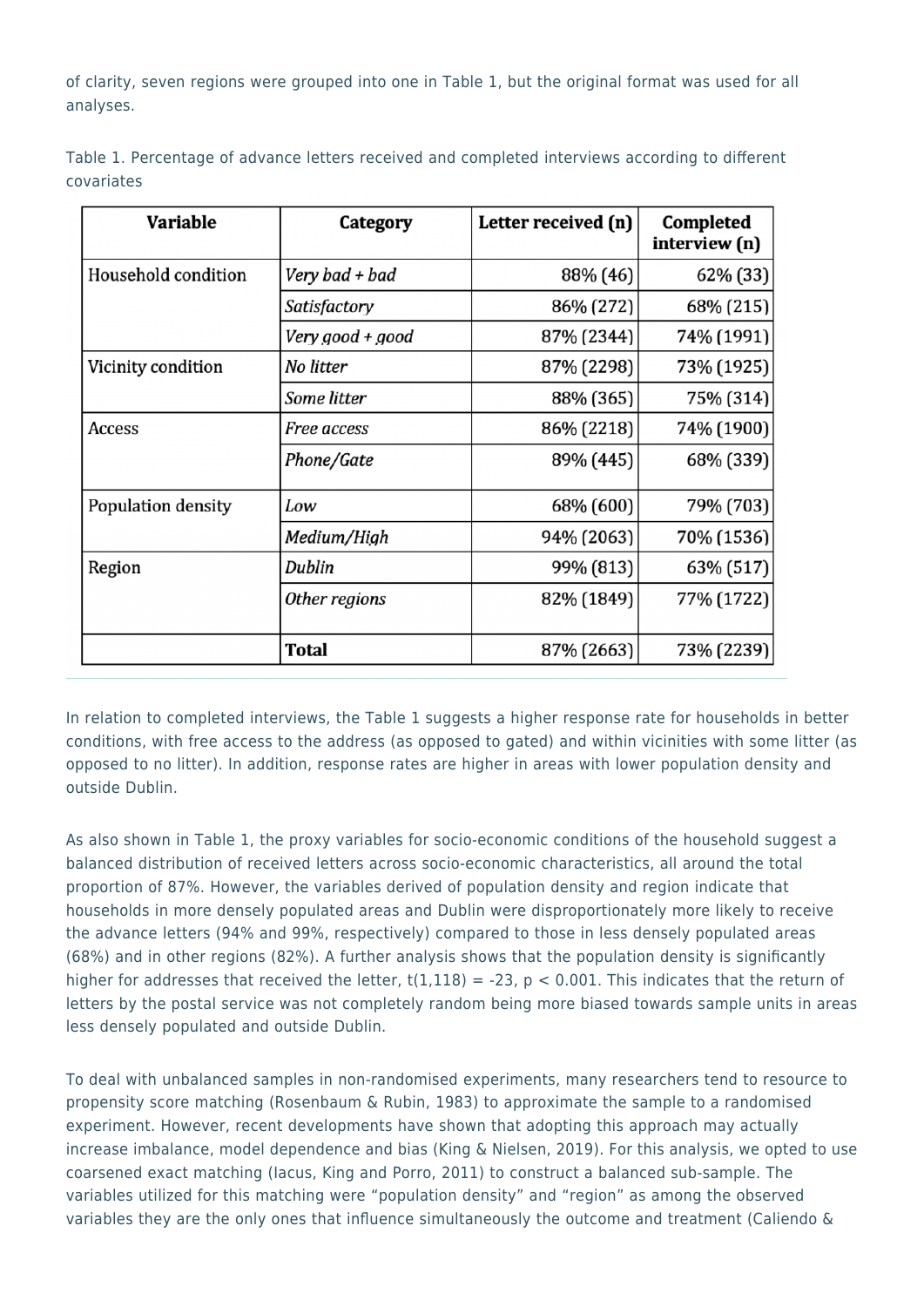Kopeinig, 2008). This method entails the coarsening of the variables "population density" and "regions" by creating bins, and then matching the observations where each observation in the control group (letter returned) is matched with an observation in the intervention group (letter received) within these bins. The resulting matched sample contains 806 observations.

The downside of this approach is the information loss caused by discarding non-matched observations (Black et al., 2020). However, the results presented in the next section using coarsened exact matching are very similar to the ones obtained by a non-matched sample. The tables with the results using the full sample are presented in the Appendix B of this paper. The descriptive statistics also indicate that other control variables have a similar distribution across matched and full samples. All models were built using the survey design weight to correct for different probabilities to be included in the sample due to complex sampling design (Kaminska, 2020).

## **Results**

Here we describe the results of our analysis by each outcome. First, we fit a logistic regression model to predict the likelihood of the sample unit to have a completed interview as its' final outcome. After that, we test whether the advance letter is related to a timely achievement of an interview. Considering that 28% of all interviews were finalised in the first visit to the household, it is also relevant to explore to what extent the advance letter could be influential in this regard. For that, we build a logistic regression model with a different response variable: the completion of an interview in the first visit.

|                                     | <b>Simple</b>      |               |                  | Full               |                 |       |
|-------------------------------------|--------------------|---------------|------------------|--------------------|-----------------|-------|
| Predictors                          | <b>Odds Ratios</b> | CI            | $\boldsymbol{p}$ | <b>Odds Ratios</b> | CI              | p     |
| (Intercept)                         | 4.81               | $3.76 - 6.23$ | $0.001$          | 7.15               | $1.30 - 45.51$  | 0.029 |
| Letter received<br>(ref.: returned) | 0.67               | $0.48 - 0.94$ | 0.019            | 0.68               | $0.48 - 0.95$   | 0.027 |
| Good house conditions               |                    |               |                  | 0.91               | $0.70 - 1.17$   | 0.465 |
| Good vicinity conditions            |                    |               |                  | 1.10               | $0.68 - 1.70$   | 0.679 |
| Free access (ref. gated)            |                    |               |                  | 1.43               | $0.90 - 2.25$   | 0.125 |
| Pop. density (scaled)               |                    |               |                  | 0.93               | $0.78 - 1.12$   | 0.431 |
| Region                              |                    |               |                  |                    | <b>INCLUDED</b> |       |
| <b>Observations</b>                 | 806                |               |                  | 806                |                 |       |
| $R^2$ Tjur                          | 0.007              |               |                  | 0.041              |                 |       |

#### **Table 2. Logistic Regression Coefficients for completed interview as opposed to refusal to participate**

As show in Table 2, two different models were tested to explain the occurrence or not of an interview. The first one includes only the variable related to the receipt of the letter. The second model includes proxy variables for the socioeconomic status of the householder as well as population density and geographical location.

The Tjur's R squared coefficient increases as we add the social and geo-demographic variables indicating that they are relevant to explain interview completion. Although none of the covariates show statistical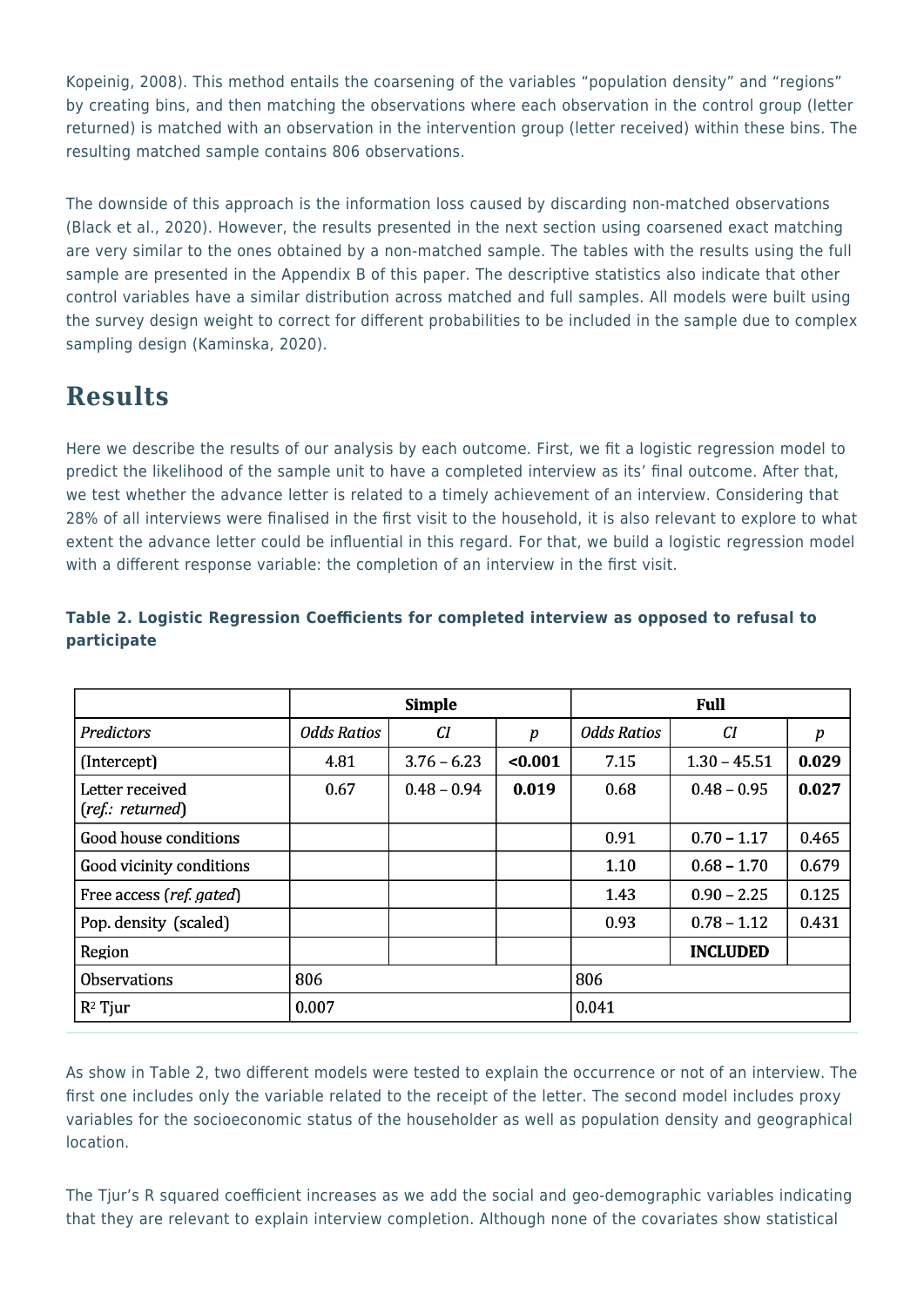significance, the estimates follow the same expected direction with good vicinity conditions and free access being associated with higher odds of interview completion. On the other hand, sampled houses in better conditions are less likely to have a resident that will complete an interview.

In terms of the role of the advance letter, both models indicate a statistically significant effect on interview completion. The simple model indicates that residents in selected households that received the advance letter have 33% lower odds of taking part in the interview compared to those who did not receive it (OR = 0.67, 95% CI: 0.48,0.94). Even controlling for social and geo-demographic variables, the odds of participation for those who received the advance letter are 32% lower than for those households where the letter was returned (OR =  $0.68$ , 95% CI: 0.48, 0.95).

|                                     | <b>Simple</b>      |               |         | Full        |                 |         |
|-------------------------------------|--------------------|---------------|---------|-------------|-----------------|---------|
| <b>Predictors</b>                   | <b>Odds Ratios</b> | CI            | p       | Odds Ratios | СI              | p       |
| (Intercept)                         | 0.61               | $0.50 - 0.74$ | < 0.001 | 0.70        | $0.15 - 3.22$   | 0.644   |
| Letter received<br>(ref.: returned) | 0.72               | $0.54 - 0.95$ | 0.021   | 0.68        | $0.51 - 0.92$   | 0.013   |
| Good house conditions               |                    |               |         | 1.12        | $0.89 - 1.40$   | 0.332   |
| Good vicinity conditions            |                    |               |         | 0.60        | $0.40 - 0.89$   | 0.012   |
| Free access (ref. gated)            |                    |               |         | 2.57        | $1.61 - 4.23$   | < 0.001 |
| Pop. density (scaled)               |                    |               |         | 1.12        | $0.89 - 1.35$   | 0.269   |
| Region                              |                    |               |         |             | <b>INCLUDED</b> |         |
| <b>Observations</b>                 | 806                |               |         | 806         |                 |         |
| $R^2$ Tjur                          | 0.008              |               |         | 0.064       |                 |         |

**Table 3. Logistic Regression Coefficients for interview completed in the first visit**

In addition to helping with survey participation, the advance letter could facilitate the contact with interviewers and encourage a timely participation. However, the data for Ireland indicates that receiving an advance letter is negatively associated with an interview in the first visit. The first model shows that residents who received the prenotice letter have 28% lower odds of completing the interview in the first visit as opposed to completing in subsequent visits or refusing to participate (OR =  $0.72$ , 95% CI; 0.54, 0.95). The full model, including socio-economic and geo-demographic variables, suggests that the odds of a timely interview are 32% lower among those who received the advance letter (OR = 0.68, 95% CI: 0.51,0.92).

In addition, these models seem to explain better the variation in the completion in the first visit than completion at any visit. Two covariates are shown to be significant to explain this new outcome of completion in the first visit. Having a vicinity without or with a small amount of rubbish or litter seems to reduce the likelihood of completing an interview in the first visit. At the same time, residents with free access to their front door (as opposed to having an entry phone system or locked gate before) have 157% higher odds of being interviewed in the first visit to the address (OR =  $2.57$ , CI:  $1.61, 4.23$ ).

# **Discussion**

To sum up, we find evidence that receiving an advance letter is not conducive to higher likelihood of taking part in the survey. Independent of the implications for completed interviews, the implementation of the advance letters confronted a delivery agency that was only partially cooperative. The result was a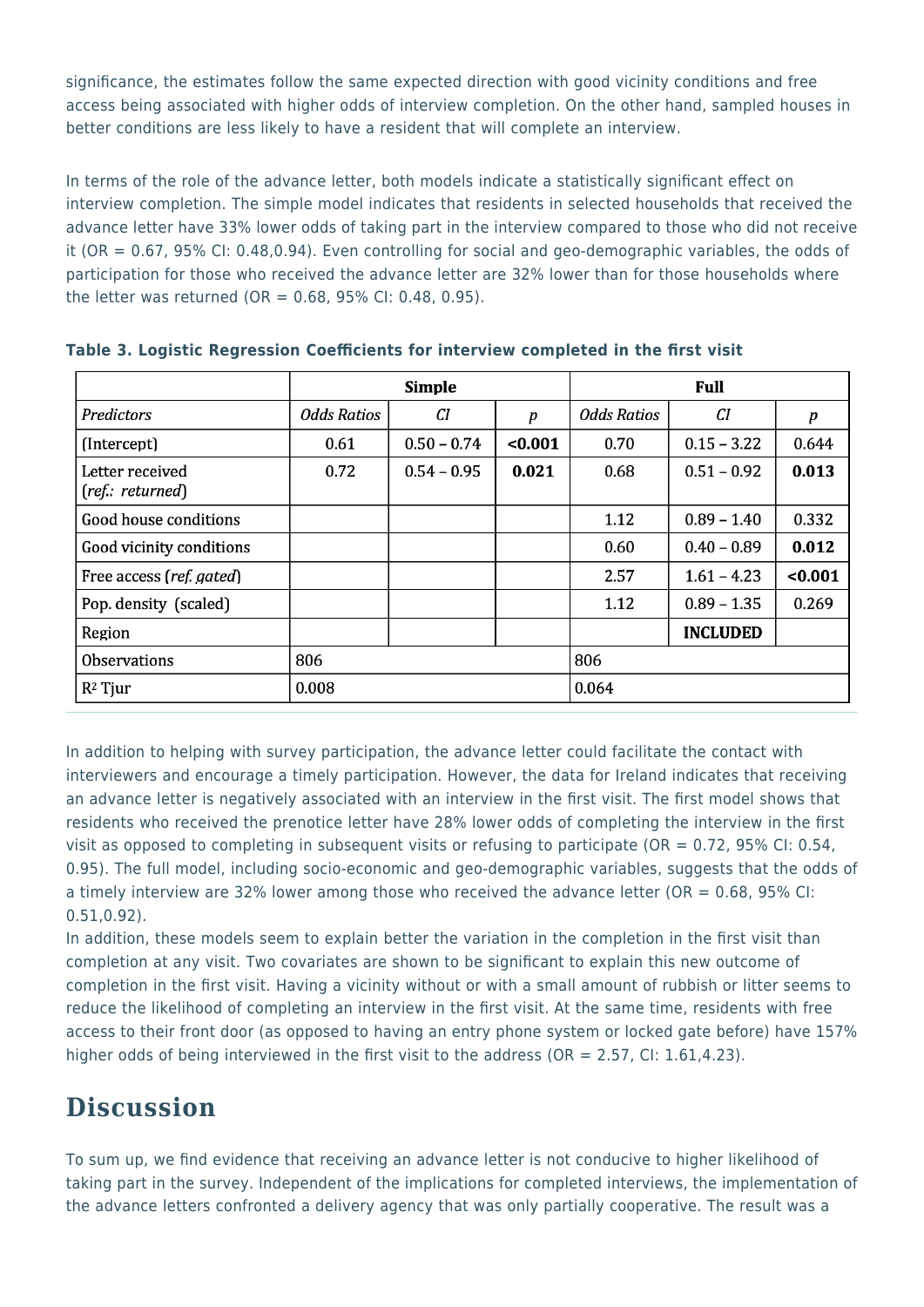non-trivial proportion of the sample failing to receive the letter despite the costs of sending and the time used to facilitate the distribution remaining relatively fixed. In relation to our first research question, we find that evidence that a one-size-fits-all approach in terms of the use of advance letters would not apply in the Irish context.

In relation to our second question, our results suggest that in-person contact for the first contact can significantly improve the relative odds of completing a survey. Building upon earlier evidence (e.g., Morton-Williams, 1993) and Debell et al., 2020) that letters generically addressed to "The Householder" may diminish the positive effect of advance letters, our results suggest that the advance letter may have prevented the positive effect of the in-person initial contact by interviewer at the household door. This could also explain why in those households in which the advance letter was returned there were also fewer visits. Receiving the letter may have encouraged the sampled individuals to consider better their participation resulting in a longer period for deciding to refuse or participate.

Further work should consider that the social and institutional landscape is increasingly sensitive to concerns about invasive data collection. Notably, the advance letter was accompanied by a data protection leaflet in which several aspects of data handling, privacy and confidentiality were addressed under the recently established European Union's General Data Protection Regulations (GDPR). In other words, what might have laid the foundation for a successful conversion to an interview in the past might have unintended consequences in the present - at least in some contexts.

Of note, this work is suggestive, but in need of better data to draw firm conclusions. The proxy variables used for socio-economic status were based on subjective assessments from the interviewer. Variables such as population density and region were not optimal controls for the potential effect of hard-to-reach communities where we would expect that the letter return to be higher but where we could also find higher participation rates. In addition, there may be unobserved variables that are correlated with the receipt of advance letters and explain better the likelihood of taking part in the survey. Finally, lower participation rates do not necessarily impact negatively the quality of the survey (Vogl et al. 2019). In this sense, sending advance letters may contribute to higher quality with participation of respondents who planned the timing of their interview and are better informed and conscious of their role as a participant (Link and Mokdad, 2005).

Overall, the results suggest that blanket assumptions about the utility of advance letters for improving response rates should be tailored to the context in which the fieldwork will be undertaken. If there is a barrier to the letter's delivery or, more troubling, a negative interaction with general concerns over privacy, initial direct contact might be preferable – at least in terms of achieving a completed interview.

# **Appendices**

APPENDIX A – [Advance Letter – European Social Survey in Ireland, 2018](https://surveyinsights.org/wp-content/uploads/2022/03/Appendix_A.pdf)

APPENDIX B – Logistic regression tables for the non-matched sample

[Table B1. Logistic Regression Coefficients for completed interview as opposed to refusal to participate](https://surveyinsights.org/wp-content/uploads/2022/03/Appendix_B.pdf) [\(non-matched sample\)](https://surveyinsights.org/wp-content/uploads/2022/03/Appendix_B.pdf)

[Table B2. Logistic Regression Coefficients for completed in the first visit \(non-matched sample\)](https://surveyinsights.org/wp-content/uploads/2022/03/Appendix_B2.pdf)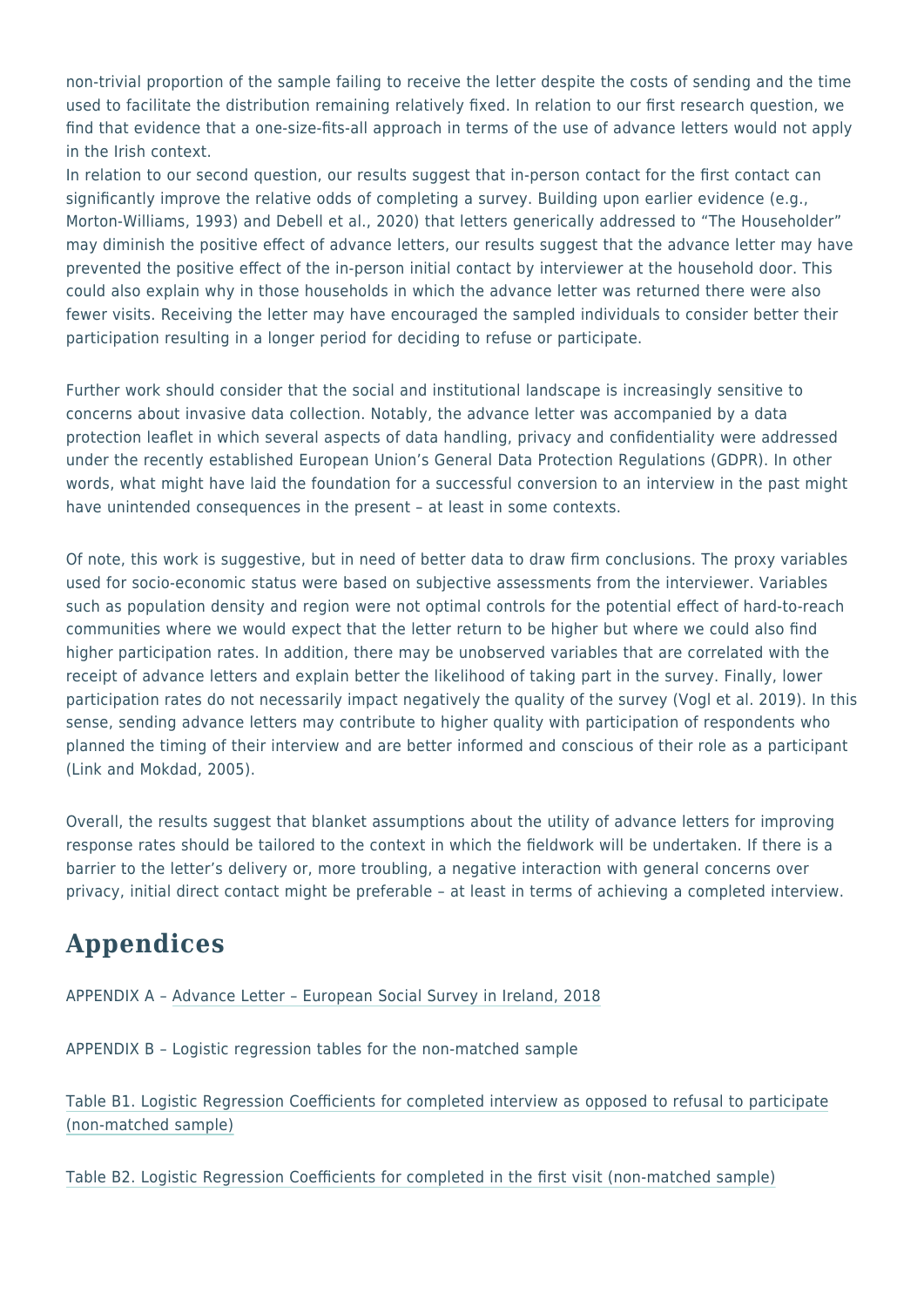## **References**

- 1. Berger, A., Keenan, P., & Miscione, G. (2015). A Postcode not for Post. AMCIS 2015 Proceedings. <https://aisel.aisnet.org/amcis2015/BizAnalytics/GeneralPresentations/5>
- 2. Beullens, Koen, Geert Loosveldt, Caroline Vandenplas, and Ineke Stoop. 2018. 'Response Rates in the European Social Survey: Increasing, Decreasing, or a Matter of Fieldwork Efforts?' Survey Methods: Insights from the Field (SMIF), April. <https://doi.org/10.13094/SMIF-2018-00003>.
- 3. Black, B. S., Lalkiya, P., & Lerner, J. Y. (2020). The Trouble with Coarsened Exact Matching (SSRN Scholarly Paper ID 3694749). Social Science Research Network. <https://doi.org/10.2139/ssrn.3694749>
- 4. Brunner, G. A., & Carroll, Jr., Stephen J. (1969). The Effect of Prior Notification on the Refusal Rate in Fixed Address Surveys. Journal of Advertising Research, 9(1), 42–44.
- 5. Caliendo, M., & Kopeinig, S. (2008). Some Practical Guidance for the Implementation of Propensity Score Matching. Journal of Economic Surveys, 22(1), 31–72. <https://doi.org/10.1111/j.1467-6419.2007.00527.x>
- 6. Chromy, James R., and Daniel G. Horvitz. 1978. 'The Use of Monetary Incentives in National Assessment Household Surveys'. Journal of the American Statistical Association 73 (363): 473–78. <https://doi.org/10.1080/01621459.1978.10480037>.
- 7. Couper, Mick P., and Robert M. Groves. 1996. 'Social Environmental Impacts on Survey Cooperation'. Quality and Quantity 30 (2): 173–88.<https://doi.org/10.1007/BF00153986> .
- 8. Debell, M., Maisel, N., Edwards, B., Amsbary, M., & Meldener, V. (2020). Improving Survey Response Rates with Visible Money. Journal of Survey Statistics and Methodology, 8(5), 821–831. <https://doi.org/10.1093/jssam/smz038>
- 9. Dillman, Don A., Jean Gorton Gallegos, and James H. Frey (1976). 'Reducing Refusal Rates for Telephone Interviews'. Public Opinion Quarterly 40 (1): 66–78.<https://doi.org/10.1086/268268> .
- 10. Dillman, D. A., Smyth, J. D., & Christian, L. M. (2014). Internet, phone, mail, and mixed-mode surveys: The tailored design method (4th edition). Wiley.
- 11. European Social Survey. 2018. 'European Social Survey Round 9 Sampling Guidelines: Principles and Implementation'.

[https://www.europeansocialsurvey.org/docs/round9/methods/ESS9\\_sampling\\_guidelines.pdf](https://www.europeansocialsurvey.org/docs/round9/methods/ESS9_sampling_guidelines.pdf) .

- 12. Ferguson, Stephen. 2016. The Post Office in Ireland: An Illustrated History. Newbridge, Co. Kildare, Ireland: Irish Academic Press.
- 13. Goldstein, Kenneth M., and M. Kent Jennings. 2002. 'The Effect of Advance Letters on Cooperation in a List Sample Telephone Survey'. The Public Opinion Quarterly 66 (4): 608–17.
- 14. Goyder, John, Keith Warriner, and Susan Miller. 2002. 'Evaluating Socio-Economic Status (SES) Bias in Survey Nonresponse'. JOURNAL OF OFFICIAL STATISTICS-STOCKHOLM- 18 (1): 1–12.
- 15. Heijmans, Naomi, Jan van Lieshout, and Michel Wensing. 2015. 'Improving Participation Rates by Providing Choice of Participation Mode: Two Randomized Controlled Trials'. BMC Medical Research Methodology 15 (1): 29. <https://doi.org/10.1186/s12874-015-0021-2>.
- 16. Iacus, Stefano M., Gary King, and Giuseppe Porro. 2011. "Multivariate Matching Methods That Are Monotonic Imbalance Bounding." Journal of the American Statistical Association 106 (493): 345–61. [https://doi.org/10.1198/jasa.2011.tm09599.](https://doi.org/10.1198/jasa.2011.tm09599)
- 17. Kibuchi, Eliud, Patrick Sturgis, Gabriele B. Durrant, and Olga Maslovskaya. 2019. 'Do Interviewers Moderate The Effect of Monetary Incentives on Response Rates in Household Interview Surveys?' Journal of Survey Statistics and Methodology.<https://doi.org/10.1093/jssam/smy026> .
- 18. Ho, D. E., Imai, K., King, G., & Stuart, E. A. (2007). Matching as Nonparametric Preprocessing for Reducing Model Dependence in Parametric Causal Inference. Political Analysis, 15(3), 199–236. <https://doi.org/10.1093/pan/mpl013>